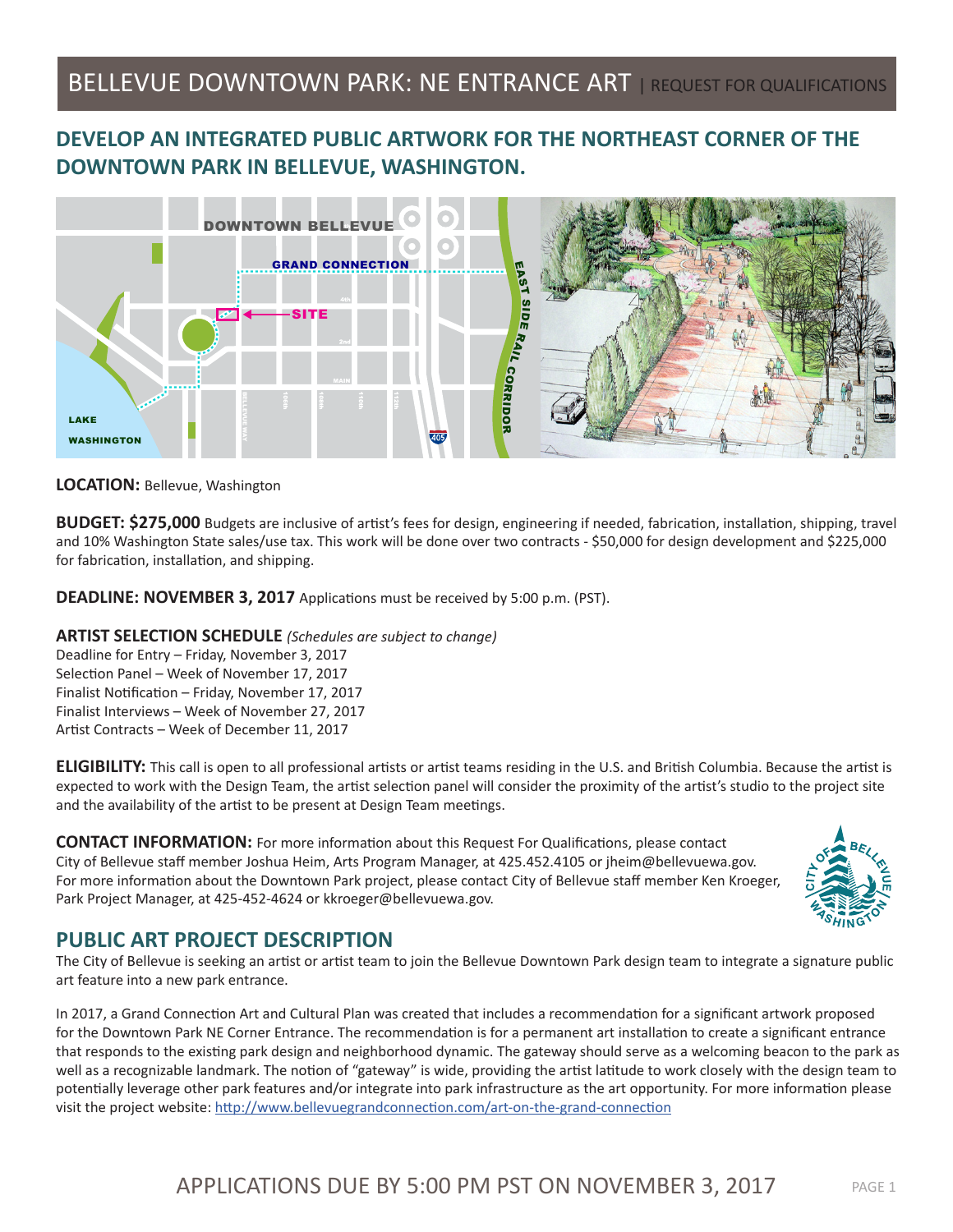# **BELLEVUE DOWNTOWN PARK**

Bellevue Downtown Park has become one of the most recognizable and well-loved places in Bellevue, and plays a pivotal role in making Downtown Bellevue an appealing place to live, work and play. In 1984 the City Council approved a Downtown Park master plan, which incorporated the Beckley-Meyers design and laid out several phases of construction for developing the park. Key features include a circular promenade for walking, central lawn, allee of trees, and extensive water features. Parts of the plan have been phased in over the decades; the most recent being the completion of the circular promenade and children's play area in 2017. Unfinished portions of park include a major entrance at the North East corner of the park at the corner of NE 4th Street and Bellevue Way. For more information please visit the project website: https://parks.bellevuewa.gov/planning-and-development/ downtown-park/

### **SITE DESCRIPTION**

The Downtown Park's North East (NE) corner entrance is an important physical and aesthetic connection to Bellevue's Downtown area, while providing access to the Downtown pedestrian corridor and functioning as a focal point for the City's Grand Connection from Meydenbauer Bay Park to the Wilburton Special Opportunity District. The corner will be developed as a portal -to and from the Downtown Park and serve as an urban plaza for informal gatherings and respite for Downtown residents, workers, and visitors. The NE corner will encompass this plaza, from which one can enter either the area of the canal/promenade to the west, the formal garden to the south, and provide access to Bellevue Way. In addition, the NE corner will incorporate a water feature different from others in the park and provide opportunities for integration of public art.

# **THE GRAND CONNECTION**

In 2016, the City embarked on a process to envision a pedestrian oriented, non-motorized corridor that begins at Meydenbauer Bay Park on Lake Washington, traveling through Downtown, and connecting to the regional multi-use Eastside Rail Corridor. It will connect important civic places, neighborhoods and urban amenities including the Lake Washington waterfront, Old Bellevue, the Downtown Park, the grand shopping street of Bellevue Way, NE 6th Street Pedestrian Corridor, Transit Center, Meydenbauer Convention Center, Civic Center, and the Eastside Rail Corridor. It is envisioned as a unique and defining urban design experience that creates memorability and an opportunity for national recognition as a "must visit" urban experience. It is also envisioned as a cultural corridor. The urban vitality of the Grand Connection is intended to achieve the kind of placemaking and identity seen in features such as the High Line (New York City), River Walk (San Antonio), and 11th Street Bridge Park Proposal (Washington, DC). For more information please visit the project website: http://www.bellevuegrandconnection.com/

### **PUBLIC ART PROGRAM'S MISSION**

The City of Bellevue seeks to be a vital platform for cultural exchange and creative inspiration. The City turns to living artists to enrich the collective experience of Bellevue's public places through permanent commissions and a growing collection of moveable artworks funded through the Public Art Program. A segment of the collection is devoted to artworks that raise the discourse on the defining aspects of Bellevue's civic life, exploring the diverse identities of our residents, converging cultures, international connections, technological currents and interplay between nature and the urban experience that make Bellevue's environment unique. Bellevue's art collection helps document the dynamic moments and complexities of Bellevue's cultural life and is an important resource for future generations.

# **DESIGN TEAM: MACLEOD RECKORD PLLC**

MacLeod Reckord PLLC is a Northwest design firm. Based in Seattle since 1968, they have successfully completed several hundred projects in Washington, Oregon, Idaho, California, Alaska, and British Columbia. For more information please visit their website: http://www.macleodreckord.com/

# **SCOPE OF WORK**

The selected artist(s) will be considered an independent consultant to the City and provide artistic and design services to them and the design team. The artist's scope of work will be to serve as a full member of the design team and create a sitespecific artwork that responds to the Downtown Park master plan, Grand Connection Framework, and Grand Connection Art and Cultural Plan. Specific work and deliverables will include the following:

- Design Team Participation: Attend project design team meetings, presentations, and community meetings necessary to develop all phases of the park design.
- Site investigation: Gather and synthesize relevant information about the physical, social and cultural context of the project from City staff, design team consultants and community members.
- Concept and proposal development: Generate art concepts and cost estimates, including visual representation of ideas, sketches, photography, or other visual ephemera along with written descriptions.
- Prepare verbal, written and visual presentations to show ideas and proposals to the City, Consultant team, Arts Commission, and project stakeholders.
- Artwork fabrication and installation: Upon approval from the City, fabricate and install the agreed upon project design proposal.

# **ESTIMATED PROJECT SCHEDULE**

- 1) Design alternatives (Now December 2017)
- 2) Park Concept Design Development (January March 2018)
- 3) Construction Documents (April June 2018)
- 4) Permitting (June September 2018)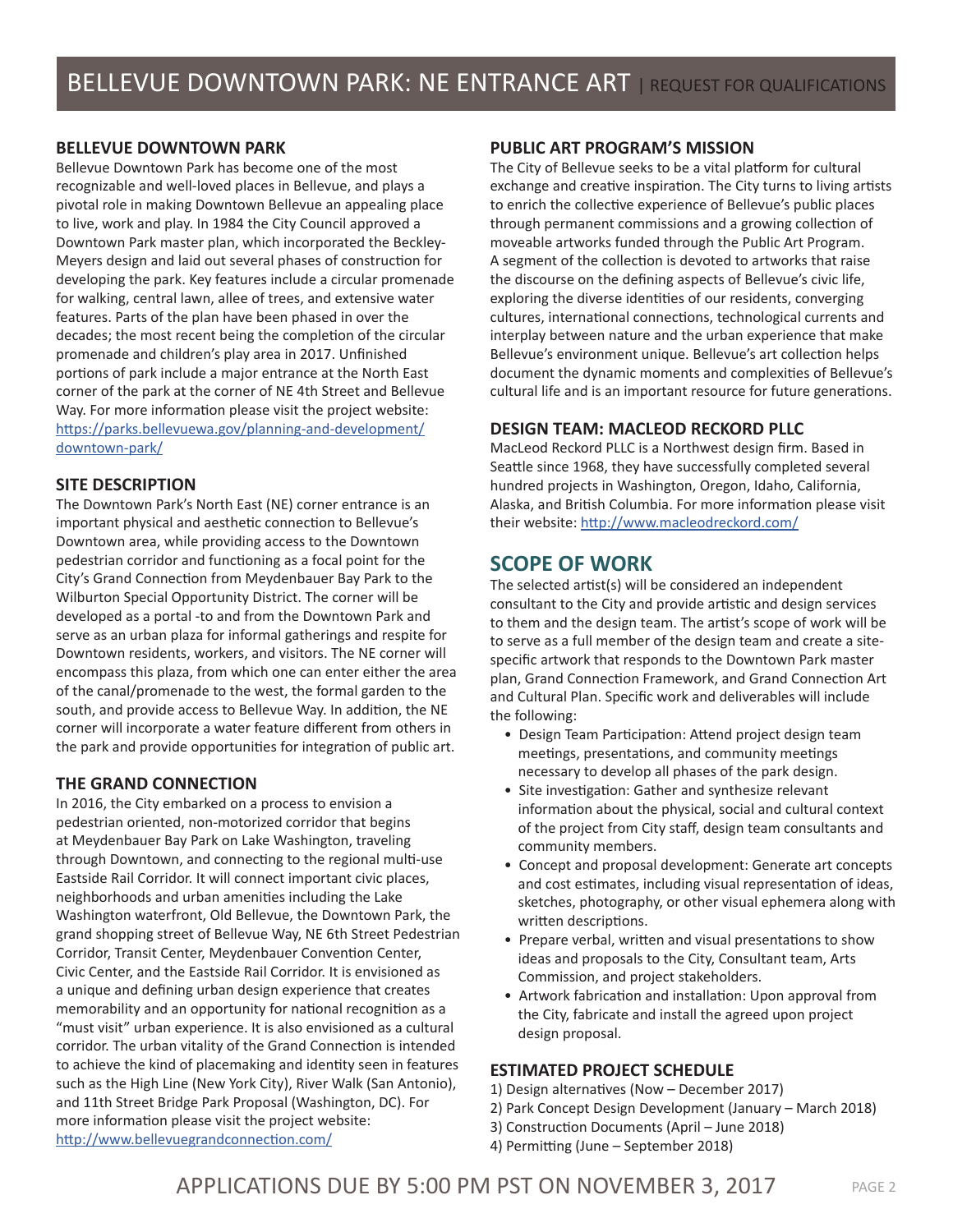5) Park Construction & Art Installation (Oct. 2018 – Fall 2019) 6) Park Opening (TBD)

# **SELECTION PROCESS**

### **PART I**

City of Bellevue staff will screen applications submitted under this RFQ to establish a pool of qualified artists. The list of qualified artists will be presented to the Downtown Park Artist Selection Panel, which consists of: one member of the Bellevue Arts Commission; two community stakeholders; and two arts professionals. The panel will identify three finalists who will be invited to participate in an orientation session with the project team and key stakeholders and an interview with the panel.

### **PART II**

At the orientation, the artists will have access to project documents and draft design alternatives, and can tour the site and connect with stakeholders to learn more about the neighborhood and initiatives. At the interview, the artists will be asked to present a selection of past works with a focus on their creative process, respond to a design and curatorial framework that will be provided to them in advance, and discuss with the panel their initial thoughts on how they will approach this project. The panel will select one artist and an alternate for review and comment by the Bellevue Arts Commission. Finalists will be paid an honorarium of \$1,000 plus travel reimbursement for their participation.

# **APPLICATION**

APPLICATIONS ARE DUE BY 5:00 P.M. PST ON FRIDAY, NOVEMBER 3, 2017. Materials must be sent to the attention of JOSH HEIM, either:

- Via Dropbox or other file sharing service to Josh Heim (jheim@bellevuewa.gov); or
- By hand at Bellevue City Hall Service First Desk (450 110th Avenue NE, Bellevue, WA 98004). Only thumb drives will be accepted. If you would like your drive returned, include a self-addressed, stamped envelope.

### **DO NOT SUBMIT A PROPOSAL AS PART OF THE APPLICATION. PROPOSALS, FOR THIS PROJECT OR OTHERS, WILL NOT BE SHOWN TO THE SELECTION PANEL.**

### **PART I APPLICATION MATERIALS**

Please submit the following items to apply to this Request for Qualifications (PART II is for selected finalists):

### **STATEMENT OF INTEREST**

This should be a summary of your interest in the project and artistic focus and professional career, especially as your background relates to this project. Please discuss your availability and capacity during the project timeframe. If you are a team, please include a brief statement that identifies the team lead, member responsibilities, and provide the official name

under which the team will be conducting business. One (1) page limit (PDF preferred).

### **RESUME**

Not to exceed three (3) pages of relevant professional experience for an individual application. If you are applying as a team, please include your team/studio resume. If that is not available, please combine the individual resumes (one right after the other) of each team member into one document not to exceed four (4) pages (PDF preferred).

#### **DIGITAL WORK SAMPLES**

Submit up to ten images of built past work samples **(no proposals or composites)** per application (teams submit ten images total) that best illustrate your qualifications for this project. Images will be projected one at a time in a PowerPoint presentation for the selection panel to review. JPEG files only; images must be 1920 pixels on the longest side, at least 72 dpi, and less than 2MB in size. Submitted images are very important and should accurately represent the quality and character of your work. If submitting video in the place of a digital image, the video clip should not be more than one minute long.

#### **WORK SAMPLE DESCRIPTIONS**

For each digital work sample submitted, provide a description with the title of the artwork or project, completion date, medium, dimensions, project location, commissioning agency, and budget. Also include a brief description (75 words or less) of each sample work. **If a work sample is from a civic project, please briefly describe how you worked with the design team and how the artwork responds to the broader project's goals**  (PDF preferred)**.**

### **PART I SELECTION CRITERIA**

- Complete application submitted prior to the application deadline.
- Quality and strength of past artwork that reflects artistic excellence, original vision, creativity, and innovation as demonstrated by professional quality craftsmanship and mastery of artistic concepts, skills, and techniques.
- The artist's professional experience is adequate to meet the demands of the project. Qualifying activities would include some combination of the following: education and training as an artist, an exhibition record in museums, commercial art galleries, and/or non-profit art spaces, previous public or private commissions; or other related activities indicative of a professional art practice.
- Demonstrated success delivering public art within budget in a timely, professional manner.
- Immediate availability and capacity to participate in the design, approval, and implementation of the project as required.

See the following page for Part II required materials.